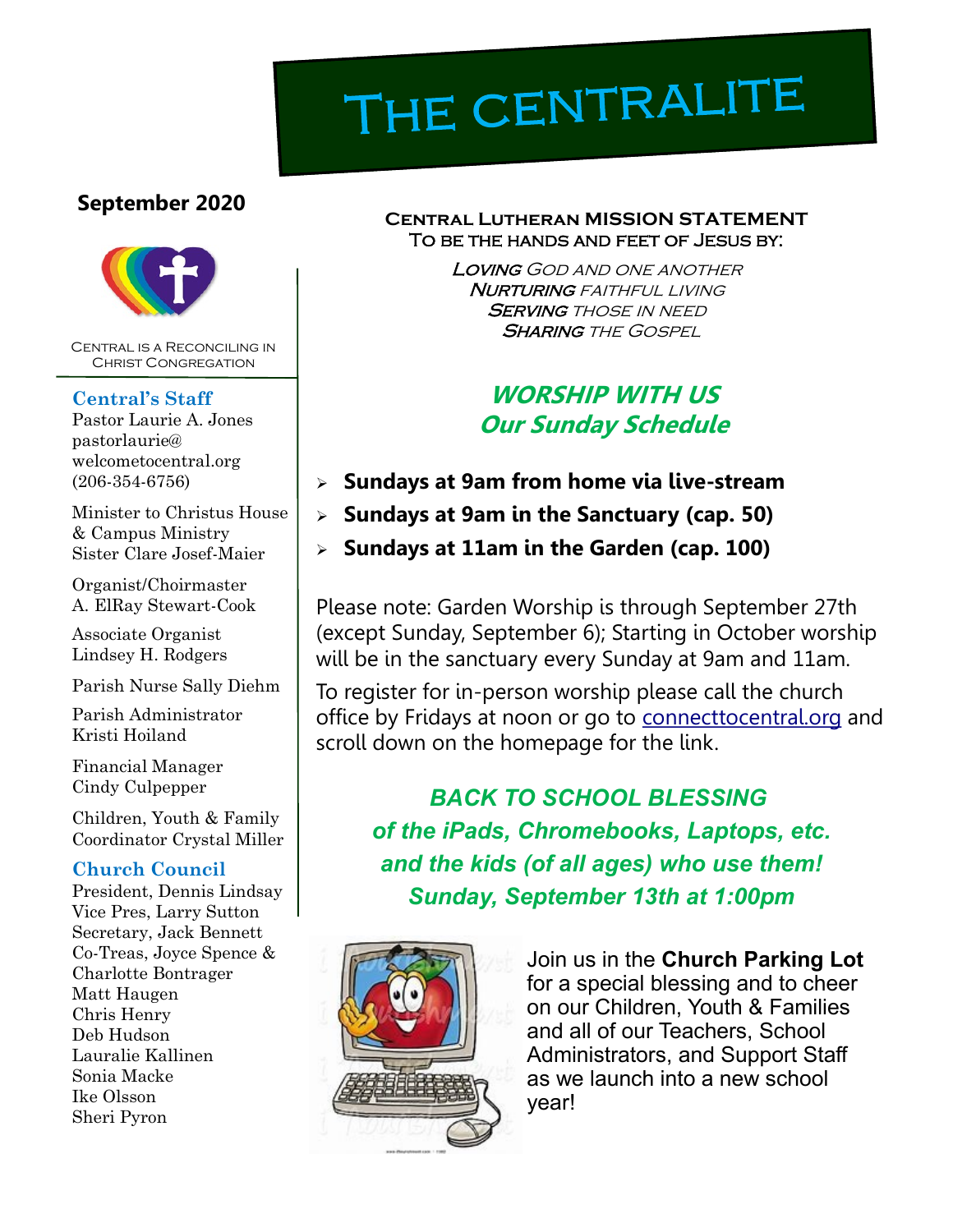Dear Friends in Christ,

 As I was thinking about all of you today, I was reminded of the words the Apostle Paul wrote in a letter to his young prodigy, Timothy. From the tender love in his heart Paul wrote,

"I am grateful to God—whom I worship with a clear conscience, as my ancestors did when I remember you constantly in my prayers night and day. Recalling your tears, I long to see you so that I may be filled with joy. I am reminded of your sincere faith, a faith that lived first in your grandmother Lois and your mother Eunice and now, I am sure, lives in you" (2 Timothy 1:3-5).

 I too am grateful to God as I remember you in my prayers. And I am grateful to God for the faith which was passed on to me from my mother, Esther, and so many others along the way who shaped my faith by their own faithful witness. As the community of faith that makes up the body of Christ at Central Lutheran, we have all been shaped by the faith of those who came before us. We are blessed with a rich history that includes people, who over these past 116 years, have nurtured us in faithful living and with whom we have shared both tears of joy and tears of sorrow. And just as Paul longed to see Timothy, so I long to see all of you. Yet, in light of Covid-19, at least for now, I know that is not possible. For these past several months, all of us have had to continually adjust, adapt and accept this reality. Still, even when we are physically distanced, I take comfort knowing we remain connected to God and to one another as Christ's body, the church.

 As a pastor I have always looked forward to September, much like a kid at Christmas. Because typically this is the time of year when we go full steam ahead by launching into our program year with a frenzy of activities. In addition to Sunday morning worship, I have come to look forward to things like our annual Ministry Fair, Education Classes, Chorale and Handbell Rehearsals, Together Tuesdays, Music Together and Children's Choir, Youth Lockins, and so much more. However, this year is different—and it's unlike any we've ever seen before. I suspect many of you join me in lamenting that we can't do all the things we normally do. Still, it is my hope and prayer that we will discover new and innovative ways to connect as a community of faith. There's no "one size fits all," so some of the ways we will be invited and encouraged to stay connected to one another will be in person (practicing safe protocols), others will be via technology, and still others through phone calls or by mail. A variety of small group ministries will be unfolding over the next several weeks. A few ideas are spelled out elsewhere in this issue of the Centralite. If you feel the Spirit's nudging and have an idea for an activity, topic, or event, be sure to let me know so we can add it to the church calendar. If you're looking for a way to reconnect or to stay connected to your church family at Central, call the church office or click here: [connecttocentral.org](http://connecttocentral.org) for updated information.

 In the meantime, as always, let us continue to give God our thanks and praise, trusting that our Lord and Savior Jesus Christ is with us always just as he promised.

In Christ's Abiding Love, +Pastor Laurie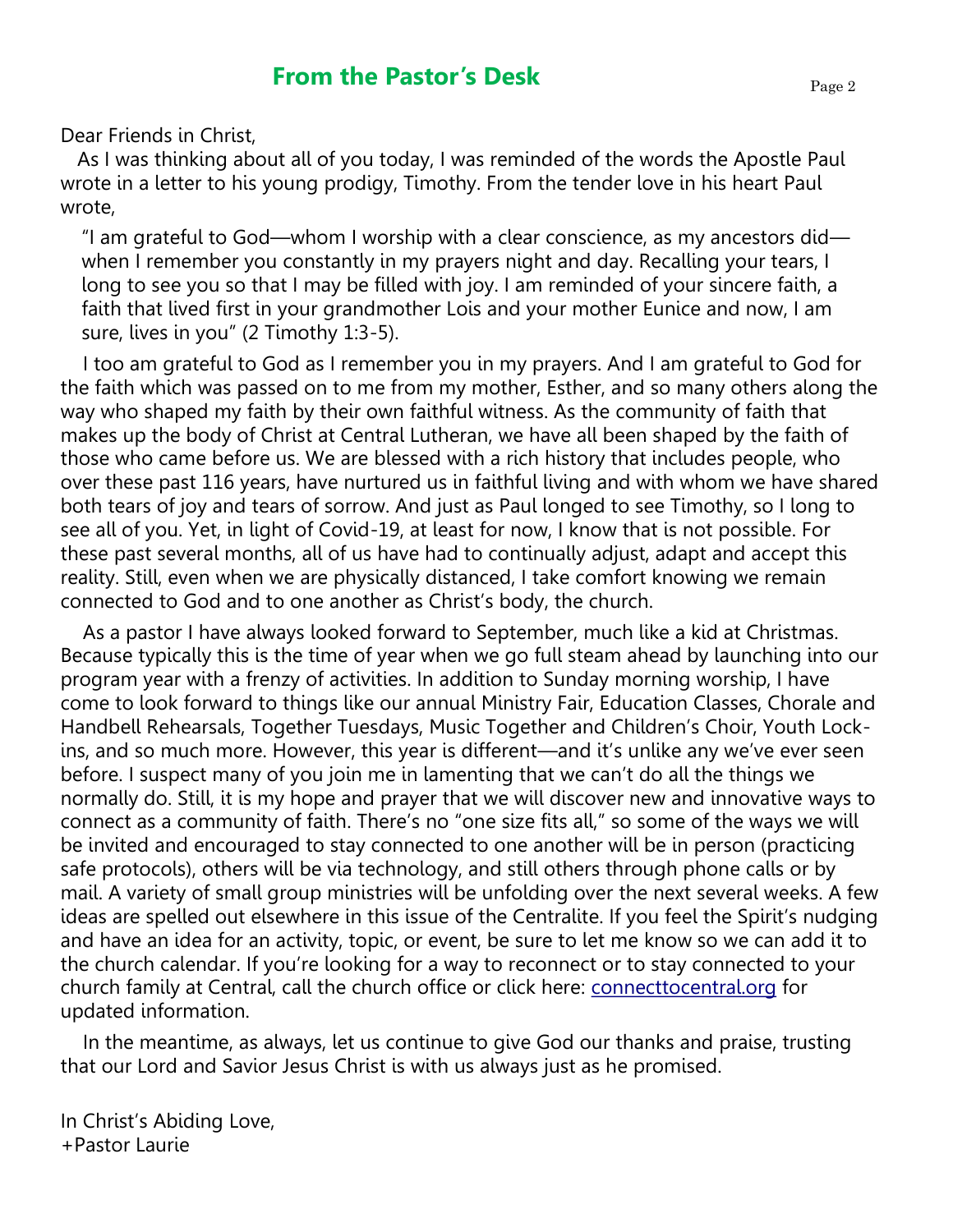

Joel Brauer; Nicole Christie; Greg Foote; Carol Haggerty; Mike Kennedy; Marie Miller; the family and friends of Gladys Johnson, age 100, upon her death and the friends and family of Pat Hall upon her death.

## **A NEW MINISTRY OPPORTUNITY Become a Prayer Advocate or submit a prayer request!**

You are invited to join the Prayer Ministry Team and become a Prayer Advocate. No meetings—just the opportunity to pray for your neighbors in need. As a prayer Advocate, you will receive a list of prayer requests each week via email. The list will include names and reasons for prayers. Prayer Advocates are invited to include the names of people on the Prayer List in your regular prayers. Praying is an opportunity to lift up your neighbor by showing your love for God and your neighbor. A prayer is a simple conversation we have with our God! It is enriching and fulfilling for both the one being prayed for and the one doing the praying.

If you are willing to become a Prayer Advocate, please send an email to [prayers@welcomecentral.org](mailto:prayers@welcomecentral.org) and say, "Yes! I am willing to share God's love for those in need!" Or if you would like to submit a prayer request, you can do so by sending an email directly to [prayers@welcometocentral.org.](mailto:prayers@welcometocentral.org) Please tell us your name and the reason for your request. If you are asking on behalf of someone other than yourself, please seek their permission first. Prayers can be for thanksgiving, health, struggles,

# **Hunger in the Time of COVID-19: Life for Today and Hope for Tomorrow**

[Rick Steves,](https://community.elca.org/page.redir?target=https%3a%2f%2fwww.ricksteves.com%2fabout-rick&srcid=233978&srctid=1&erid=5d4cab9c-dec5-4d74-a3f0-bb3dd1984e6e&trid=5d4cab9c-dec5-4d74-a3f0-bb3dd1984e6e) guidebook author and travel TV host, the Rev. [Elizabeth A. Eaton](https://community.elca.org/page.redir?target=https%3a%2f%2fwww.elca.org%2fabout%2fleadership%2fchurchwide-officers%2fpresiding-bishop&srcid=233978&srctid=1&erid=5d4cab9c-dec5-4d74-a3f0-bb3dd1984e6e&trid=5d4cab9c-dec5-4d74-a3f0-bb3dd1984e6e) presiding bishop of the Evangelical Lutheran Church in America (ELCA), and the Rev. [Shelley Bryan Wee,](https://community.elca.org/page.redir?target=https%3a%2f%2fwww.lutheransnw.org%2fsynod-staff&srcid=233978&srctid=1&erid=5d4cab9c-dec5-4d74-a3f0-bb3dd1984e6e&trid=5d4cab9c-dec5-4d74-a3f0-bb3dd1984e6e) bishop of the Northwest Washington Synod of the ELCA, invite you to a virtual benefit–the first of its kind–for ELCA World Hunger. This Zoom virtual event will take place Thursday, September 24, 5pm. **Our goal is to raise \$250,000 to confront hunger in the time of COVID-19.** Call or email the church office to find out how to receive the link for this event.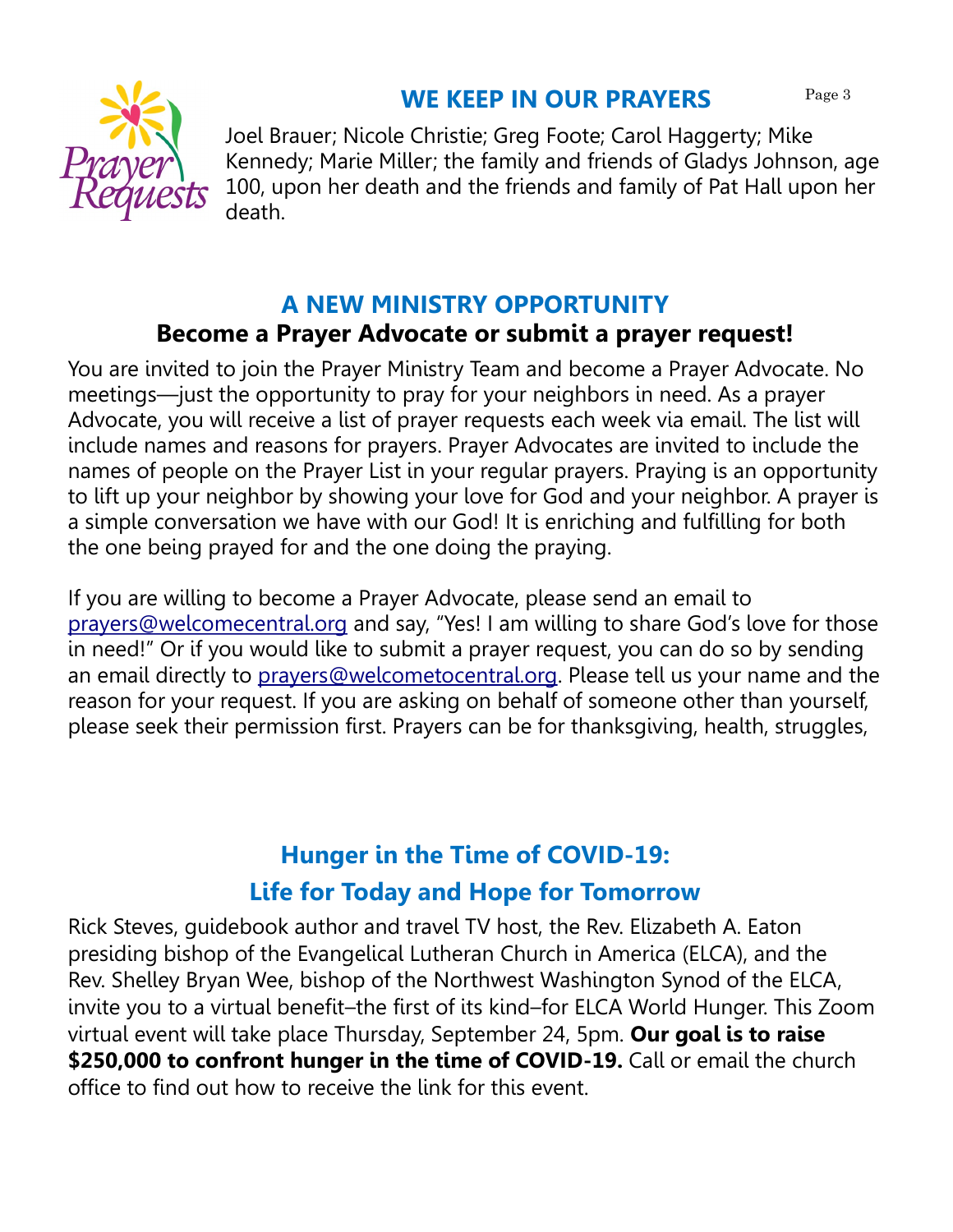

# **News from the CLC Book Club**

The fall kick-off meeting will take place on **Monday, September 14, 2020, at 7pm via Zoom.** We will be discussing**The Oregon Desert**

by E. R. Jackman & R. A. Long. The discussion will be led by Meg Hicks. This non-fiction book is about the high desert region of Oregon. It highlights both the people and natural history of Oregon's eastern high desert country using serious science, first-hand narrative history, and humorous anecdotal stories. Caxton Press says about the authors: "Reub Long is a cowboy who thinks like a scientist and E. R. Jackman is a scientist who thinks like a cowboy. Together they produced a book about a unique region of the American West and its inhabitants, filled with history, lore, and humor." "Wild horses run through this book. All of the desert animals shyly peek out from its pages. Desert towns spring to life before your eyes and swiftly decay. Stories of life on the desert are told with deep subtle humor, wisdom, and charm, producing a delightful book." (from Oregon Blue Book as quoted by Google Books). **The ZOOM link will be sent out closer to the meeting date.** New members are always welcome! If you are not on the CLC Book Club email list and would like to join the discussion, please email Betsy Berg at **[rb24berg@aol.com.](mailto:rb24berg@aol.com)** 

**Looking Ahead:** We will meet again on Monday, October 12, 2020, at 7pm via Zoom to discuss **Paddy's Lament** by Thomas Gallagher.

#### **A Message from our Caring4Creation Ministry Team BottleDrop Information Merrily Sutton**

Are your bottles and cans beginning to overflow their bags and roll all over the garage floor? Ours were until friends told us about BottleDrop. BottleDrop is the easiest, cleanest way to collect the refund value on bottles and cans purchased in Oregon. When you open a BottleDrop account you will be given an ID card, either green (refund) or blue (donate) plastic bags, and barcode stickers. You can put a mix of up to 30 bottles and cans into the bags, affix your barcode sticker, and drop your bags through the door at your nearest BottleDrop location. Once your bottles and cans are tallied, BottleDrop will send an updated account to you by email. If you shop at a participating retailer, your store will give you an additional 20% credit on your groceries. All BottleDrop locations are open 7 days a week but hours may vary. Find the BottleDrop location nearest you and answer any further questions by going to BottleDrop.com.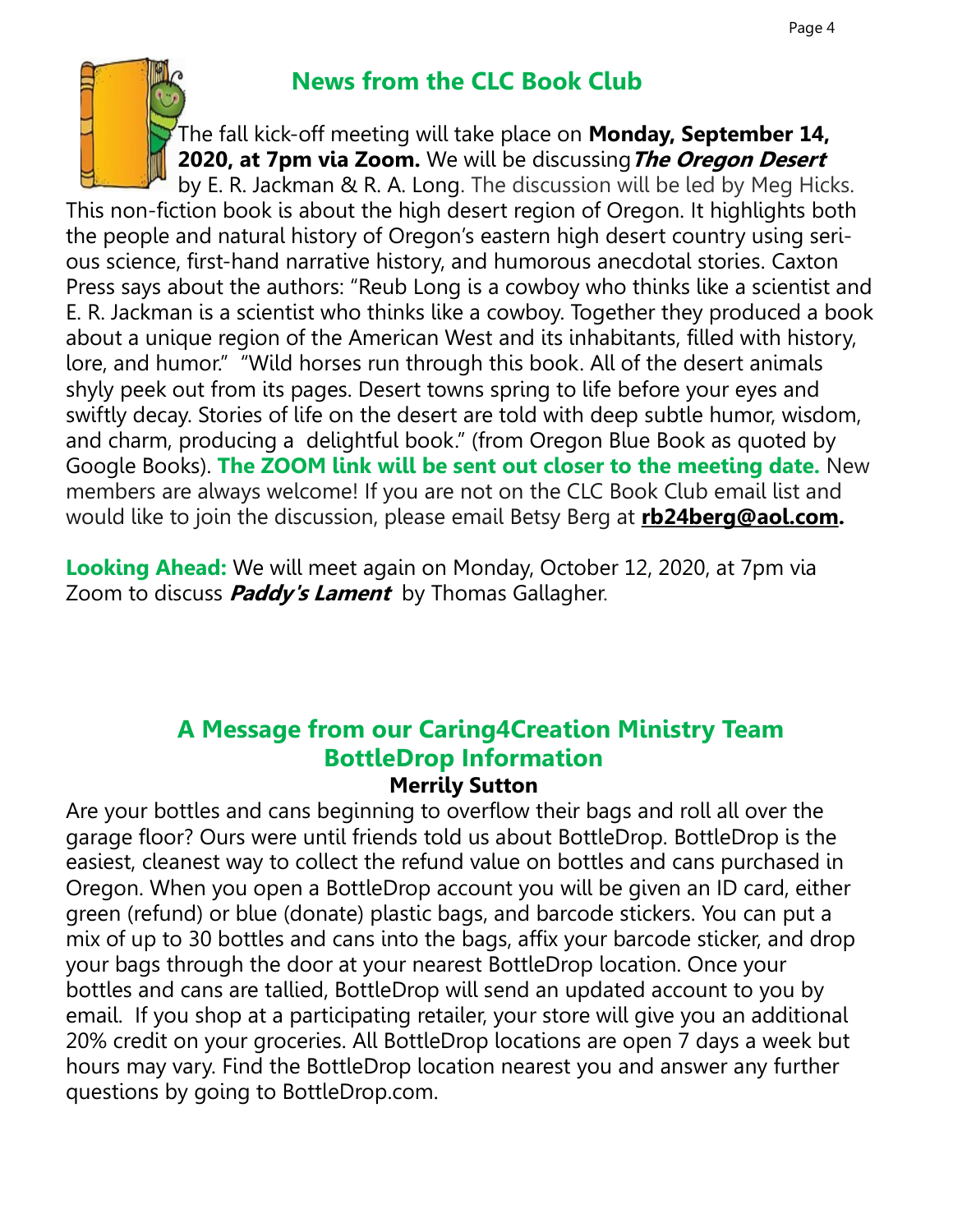## **Annual Solicitation for Funding Special Projects**

The CLC Endowment Fund Committee is actively soliciting proposals for funding special projects with the church which are outside of the normal budget. Acceptance of these proposals will be guided by the CLC Mission; to be the hands and feet of Jesus by loving God and one another, nurturing faithful living, serving those in need and sharing the Gospel. Request forms may be obtained via the Endowment page on the Central website, the church office, or from the Endowment Committee. Your proposal must be coordinated through a ministry team, committee, council, relevant staff person, and/or pastor. Please have your requests delivered to the office or to the committee by **October 1, 2020**. Endowment Fund Committee Members: Lorraine Davis, Cyndy Lane, Doug Martin, Kelly Smith, Roger Welch and Larry Sutton (Council Rep).

# **Fruits from Central Endowment Grants Made in 2019 Thank you from Seminarian Lucas Shurson**

As a grant recipient, seminary student Lucas Shurson has provided Central Lutheran with this update: "School was a bit different this year since we moved online, but I still had a good year and enjoyed my classes. I just finished up my second full year of classes, and this coming school year I will be on internship at a partnership of several congregations in the small town of Kenyon in Southern Minnesota. I also completed my Clinical Pastoral Education term at the Mayo Clinic in Rochester last summer, and that meant that at the start of this year I was able to be endorsed by the Oregon Synod, which is the second of three steps in the candidacy process."

## **The Central Lutheran Foundation**

The Foundation is now accepting applications for grants to be awarded in early 2021. The CL Foundation's purpose is to support Lutheran, Christian, community and world-wide organizations that provide support to others. This reflects Central's commitment to Outreach. We encourage congregational members to invite organizations that qualify for funding to apply for these funds. The application can be downloaded from the Foundation section of the Central website and is also available in the church office. **The deadline to apply is November 1, 2020.** Over the years the CLF has provided support to numerous and varied organizations which have reported that the funding has been instrumental in helping them achieve their goals. If you have any questions, please contact Gifting Chair, Lew Blue or President, Steve Wildish.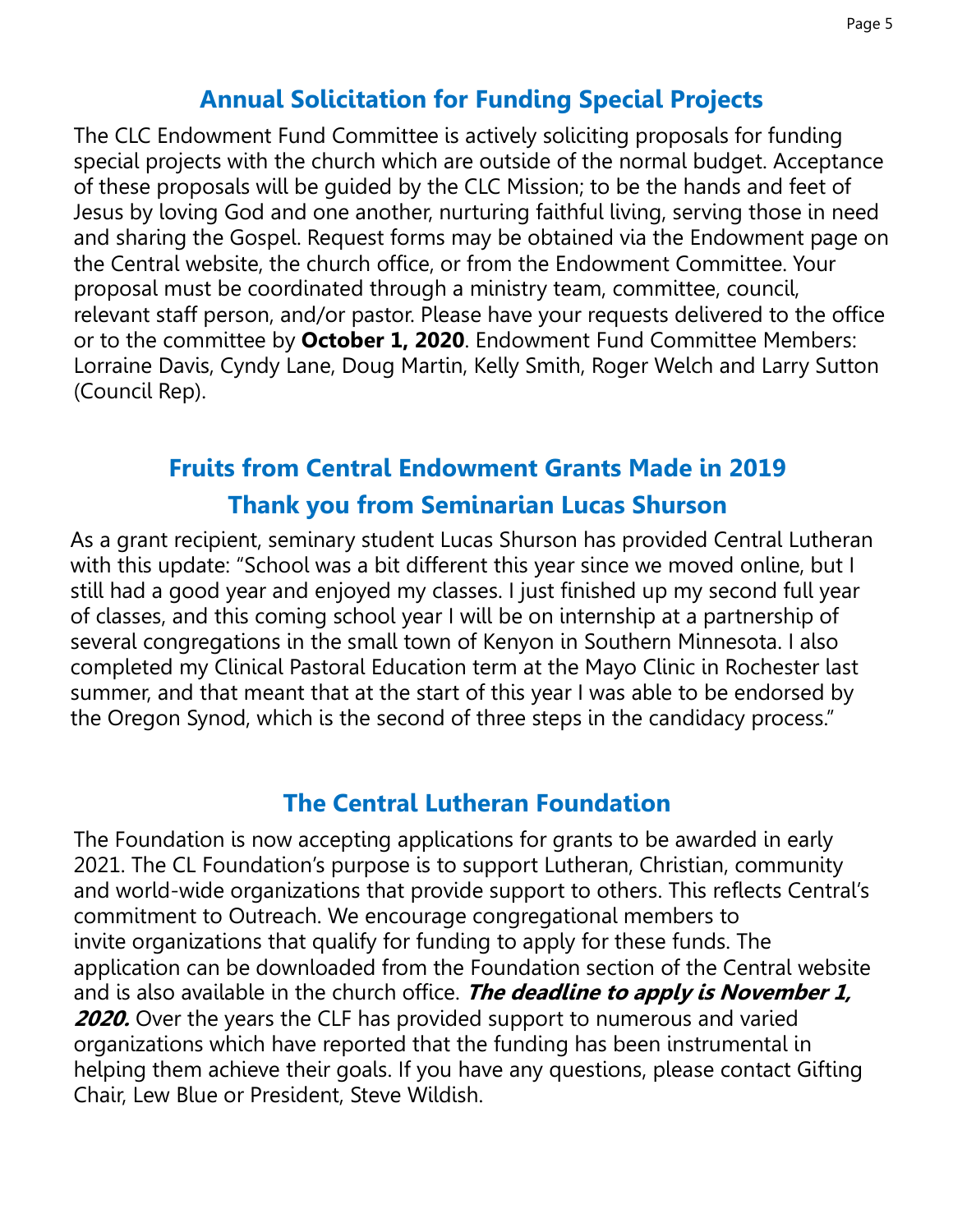# **OREGON SYNOD DAY OF LEARNING SEPTEMBER 19, 9:00am-5:30pm**

This one-day virtual event is for the entire synod. You can come to one-session, or all day. The keynote speaker is Randy Woodley, Keetoowah Cherokee leader and activist.

## **Session topics include:**

- Innovative and Online Worship Ideas
- Oregon Synod Horizon, Values, and Stepping Stones for the Future
- Health Care and Racial Equity: What COVID-19 has revealed And much, much more!

\$25 per person for adults over 21; under 21s are free! Go to **<oregonsynod.org>** to learn more and/or to register. Registration closes September 13 at midnight.

# **Launching Small Group Ministries at Central Lutheran Church**

Be a part of a small group or host one (via zoom or limited in-person)



# **Ideas include:**

Bible Study Groups Book Club Crafts & Conversation Education Classes

Faith & Film Game Night Mediation Group Parent's Afternoon Off

Prayer Ministry Service Opportunities Theology on Tap Youth Chats

For more information check out SMALL GROUP MINISTRIES **<connecttocentral.org>**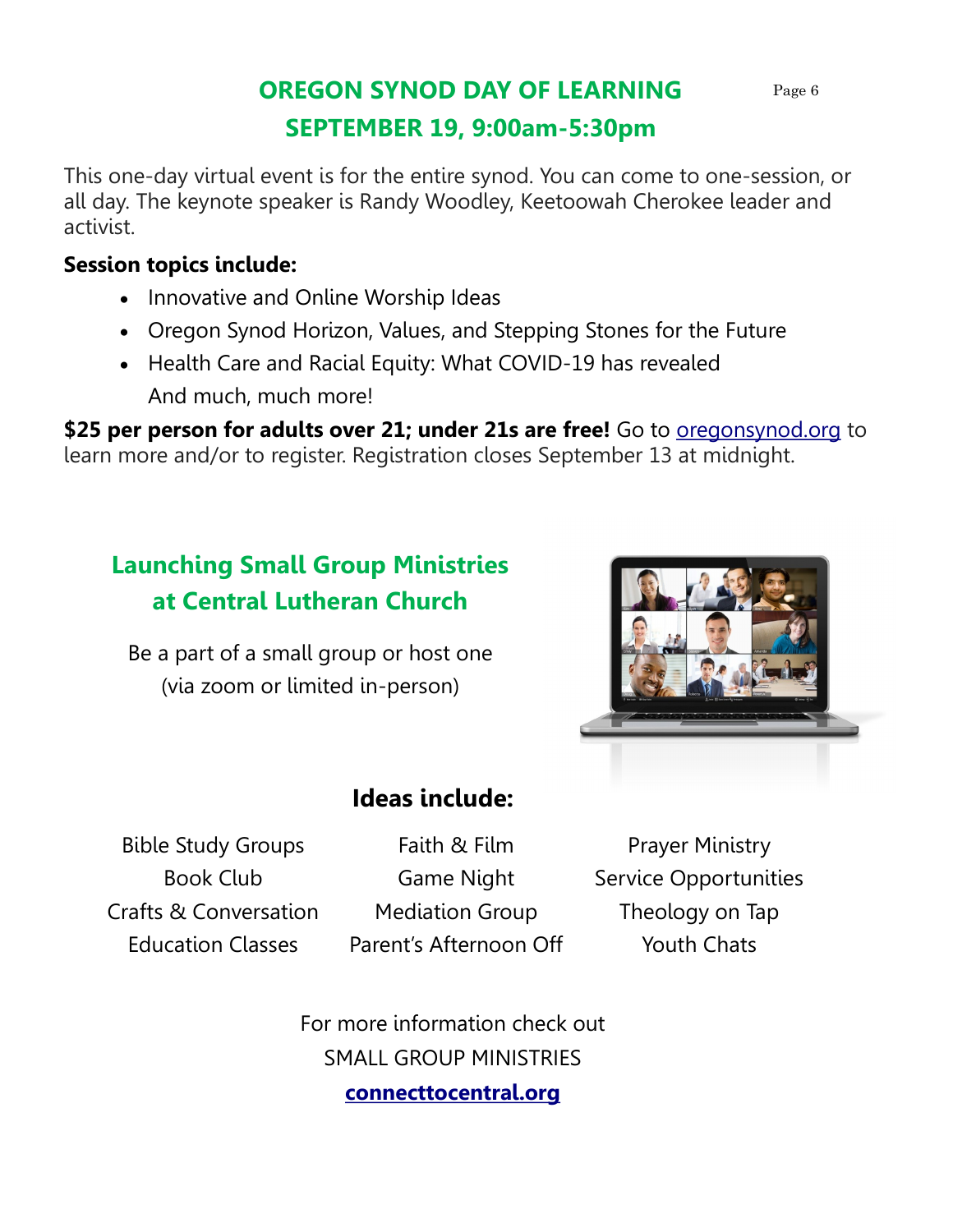## **"God's work. Our hands."**

Every year the ELCA promotes a day of service. This year "God's work. Our hands." Sunday is September 13, 2020. This day is an opportunity to celebrate who we are as the Evangelical Lutheran Church in America–one church, freed in Christ to serve and love our neighbor. Service events offer an opportunity for us to explore one of our most basic convictions as Lutherans: that all of life in Jesus Christ–every act of service, in every daily calling, in every corner of life–flows freely from a living, daring confidence in God's grace. In other words, this is one way to demonstrate our unity in Christ in a public way, but it's also intended to inspire in us not just a day, but a lifetime of service! Given the pandemic, this year we have suggestions of ways you and your household can consider serving, not necessarily on September 13th, but whenever it fits best in your schedule.

## **IDEAS FOR SERVICE OPPORTUNITIES IN THE TIME OF COVID-19**

- Spend some time working in our community garden on the NE corner of our church's property. The produce is designated for food insecure students at the University of Oregon, Bushnell University, and Lane Community College and is distributed through the Episcopal Student Food Pantry now located at Grace Lutheran Church (contact Merrily Sutton for details).
- Volunteer to prepare and/or deliver a meal to First Place Families housed at the Annex (contact Kim Meyers, Carol Shepherd or Bernie Bopp for details).
- Volunteer to provide on-line tutoring to a student in need (contact a school in your neighborhood or call Pastor Laurie to be matched with a child from Central).
- Volunteer to staff the phone at Friends In Service to Humanity—FISH (contact Norma & Steve Edman for details).
- Become a prayer advocate (contact Gary Wolfe for details).
- Become a "phone buddy" with another member of Central (contact Kristi for names and phone numbers).

## **Ideas especially for our Children, Youth & Families:**

- Make a card and send a short note or drawing to one of Central's elder members (names and addresses can be provided for you by calling Kristi at 541-345-0395).
- Head out to Camp Lutherwood to help with a variety of on-site projects (make arrangements by contacting Camp staff at 541-998-6444).
- Help out with our **new** "Kids Drop-In" program on the third Wednesday of the month from 4-6pm (contact Pastor Laurie or Crystal Miller for details).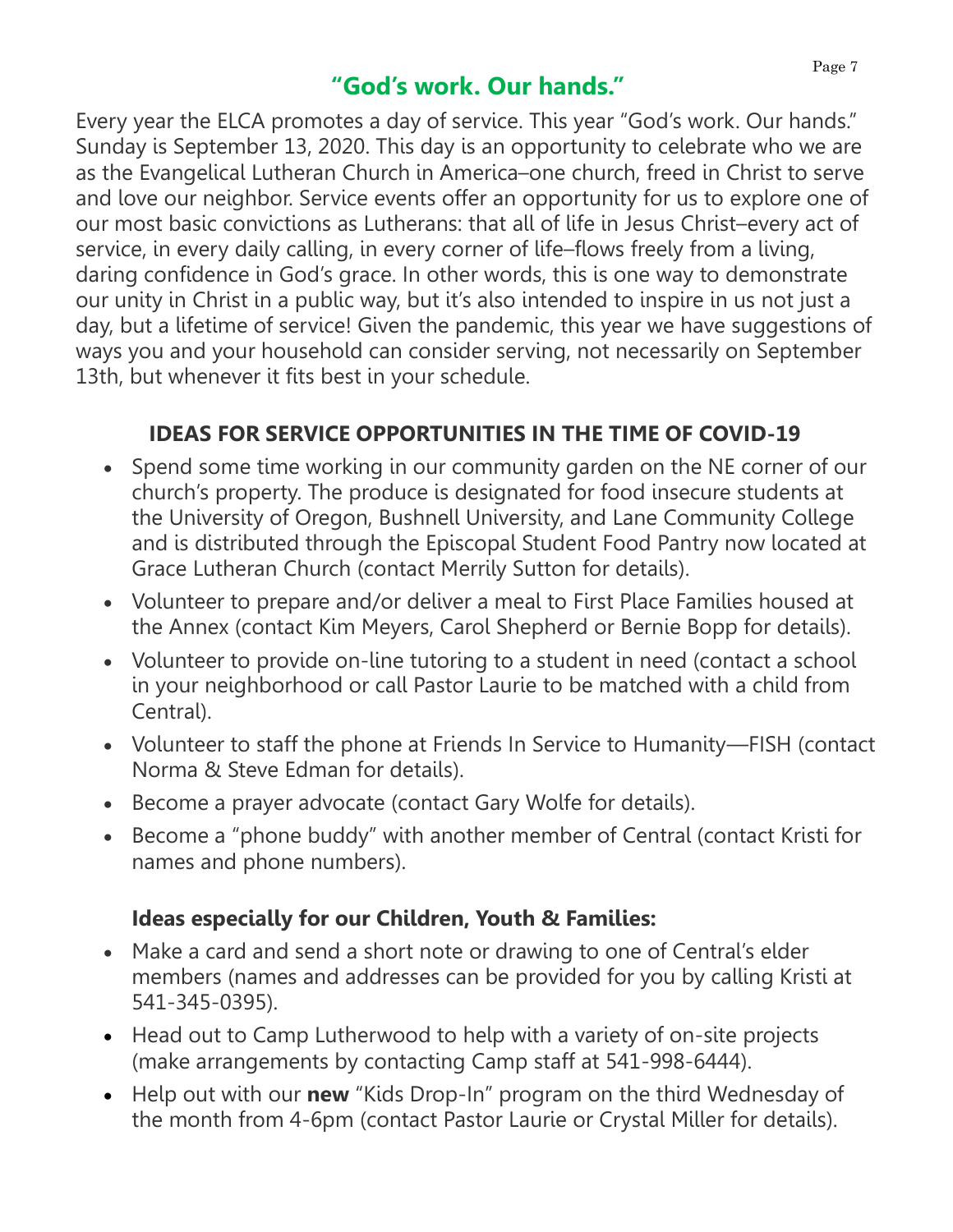